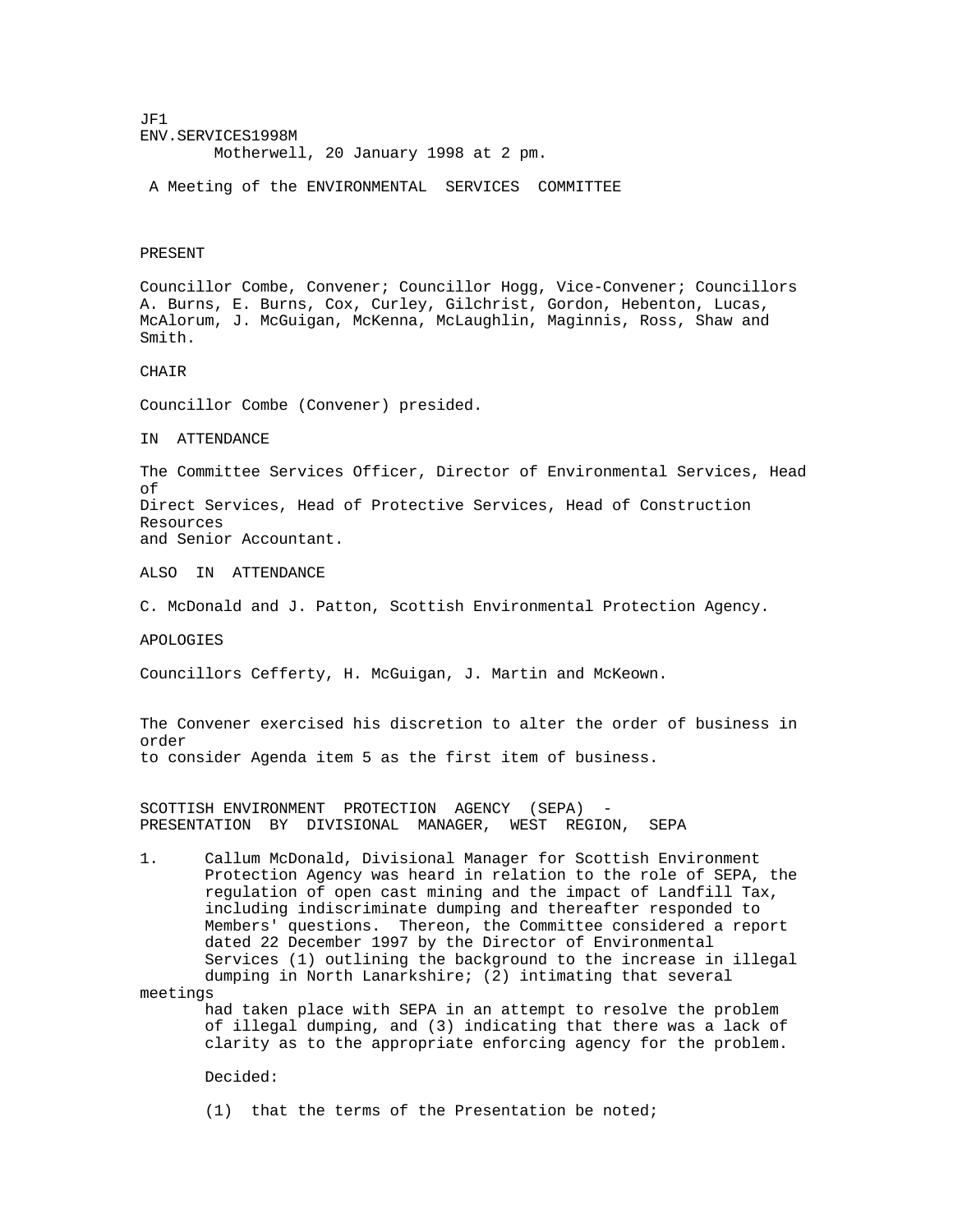- (2) that SEPA's request through COSLA to the Scottish Office for additional funds to pay for the removal of illegally dumped waste materials be supported;
- (3) that an approach to COSLA to seek exemption from the Government from Landfill Tax for illegally dumped waste material collected by local authorities and SEPA be approved;
- (4) that if exemption from Landfill Tax could not be obtained, the Director of Environmental Services be authorised, through COSLA, to seek eligibility of the clearance of illegally dumped waste as an approved project in terms of Landfill Tax legislation;
- (5) that the Director of Environmental Services be authorised to discuss the possibility of a joint exercise involving Strathclyde Police and SEPA to target offenders in the worst affected areas;
- (6) that the Director of Environmental Services be authorised to investigate with SEPA and Keep Scotland Tidy, the possibility of setting up a freephone telephone number for the public to advise on illegal dumping together with appropriate media advertising, and
- (7) that the proposal by SEPA for a pilot scheme in North Lanarkshire for a six month period for dealing with illegal dumping on private land and Council owned land as detailed in the report be approved.

ENVIRONMENTAL SERVICES (COMMUNITY SAFETY) SUB-COMMITTEE - MINUTE

2. There was submitted the Minute of the meeting of the Environmental Services (Community Safety) Sub-Committee held on 16 December 1997.

Decided:that the terms of the Minute be approved and noted.

VEHICLE REPLACEMENT PROGRAMME; PURCHASE/LEASE OF VEHICLES

of

3. With reference to paragraph 21 of the Minute of this Committee held on 19 August 1997 when consideration of the report by the Director of Environmental Services in relation to action taken to acquire a number of vehicles urgently required by the Council was continued, there was submitted a report (docketed) by the Director

 of Administration regarding the procedures adopted for the acquisition of the vehicles and the action taken by the Director

 Environmental Services with regard to the Public Sector Contract Regulations 1995.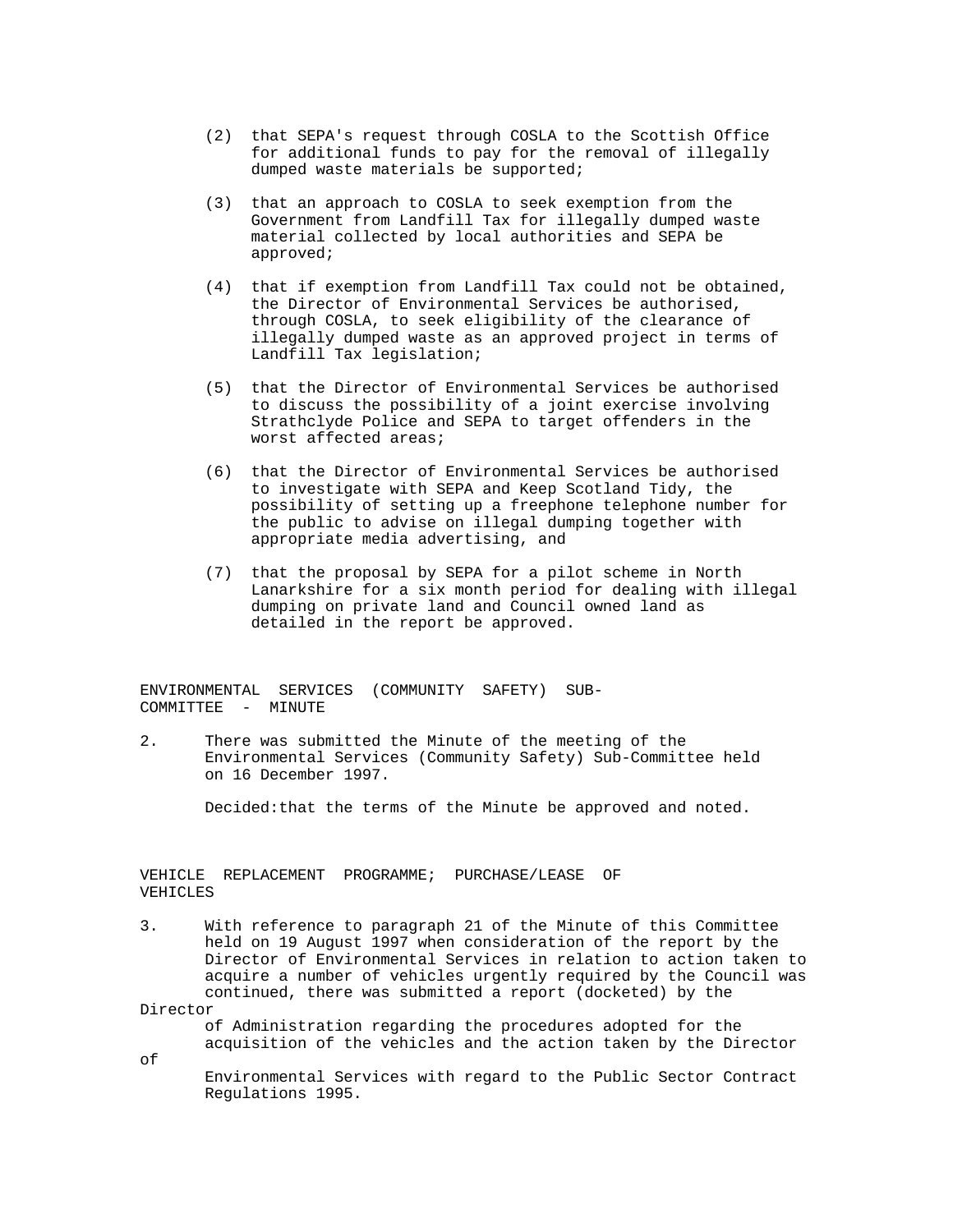Decided:that the terms of the report be noted.

REVENUE ESTIMATES 1997/98 - FINANCIAL MONITORING STATEMENT - DEPARTMENT OF ENVIRONMENTAL SERVICES

4. There was submitted a report dated 5 January 1998 by the Director of Finance advising of current spending levels for the Environmental Services function for the period from 1 April to 7 December 1997 and providing a comparison with the approved budget excluding Loan Charges, Central Administration Re charges and Central Repairs Account.

Decided:that the terms of report be noted.

1996/97 FINANCIAL OUTTURN REPORT

5. There was submitted a report dated 24 December 1997 by the Director of Finance detailing the outturn expenditure for the financial year 1996/97 for the Environmental Services function

and

 providing a comparison of actual expenditure and income with the approved budget and explanations of the most significant variances.

Decided:that the terms of the report be noted.

HEALTH AND SAFETY AT WORK ETC ACT 1974 - THE ELECTRICITY AT WORK REGULATIONS 1989 - SERVICE OF PROHIBITION NOTICES AND IMPROVEMENT NOTICES

6. There was submitted a report (docketed) dated 18 December 1997 by the Director of Environmental Services containing details of Prohibition and Improvement Notices in terms of the Health and Safety at Work Etc Act 1974 and the Electricity at Work Regulations 1989 which had been served by his department and which directed that specified electrical fittings could not be used

 until made safe and required remedies to contraventions within 21 days of the date of the Notices.

Decided:that the action taken in serving the Notices be noted.

PET ANIMALS ACTS 1951, 1964 AND 1970, ANIMAL BOARDING ESTABLISHMENT ACT 1963 AND BREEDING OF DOGS ACT 1973

7. There was submitted report (docketed) dated 5 January 1998 by the Director of Environmental Services containing details of various

 premises throughout North Lanarkshire which had applied for licences by his Department in terms of the Pet Animals Act 1951 and Riding Establishment Acts 1964 and 1970, Animal Boarding Establishment Act 1963 and Breeding of Dogs Act 1973.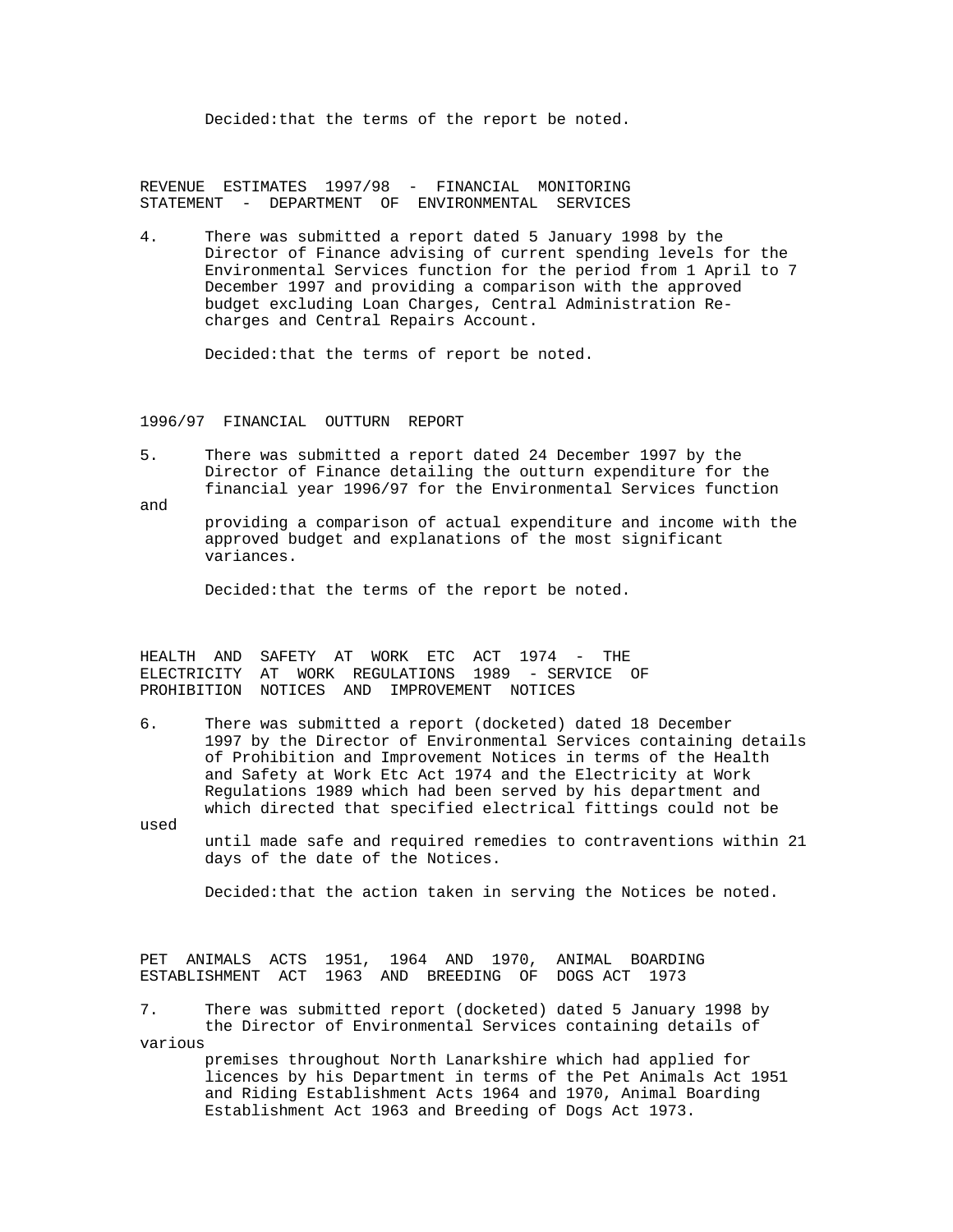Decided:that the applications for licences in terms of the relevant legislation as detailed in the Appendix to the Director's report be approved.

REVIEW OF ZOO LICENSING ACT 1981

8. There was a report (docketed) dated 12 January 1998 by the Director of Environmental Services advising that a response as detailed in the Appendix to the report had been sent to the Department of Environment on behalf of the Council on the consultation paper "Review of Zoo Licensing Act 1981".

 Decided:that the action taken by the Director of Administration in responding to the Department of Environment as detailed in the Appendix to the report be homologated.

## DOG WARDEN SERVICE

the

9. There was submitted a report dated 5 January 1998 by the Director of Environmental Services regarding the operation of the dog warden service during November 1997.

Decided:that the terms of the report be noted.

SCOTTISH SOCIETY FOR THE PREVENTION OF CRUELTY TO ANIMALS - REQUEST FOR DONATION

10. There was submitted a report dated 13 January 1998 by the Director of Environmental Services informing that the Council had received a request for a donation from the Scottish Society for

 Prevention of Cruelty to Animals to help towards the cost of two schemes, the object of which was to reduce the number of unwanted stray dogs and cats in circulation.

 Decided:that the report be remitted to the Policy and Resources Committee for consideration.

PETROLEUM (CONSOLIDATION) ACT 1928 - PETROLEUM LICENCES ISSUED

11. There was submitted a report (docketed) dated 30 December 1997 by the Director of Environmental Services containing details of the various premises throughout North Lanarkshire which had been licensed to store petroleum spirit/petroleum mixtures by his department in November/December 1997.

Decided:that the terms of the report be noted.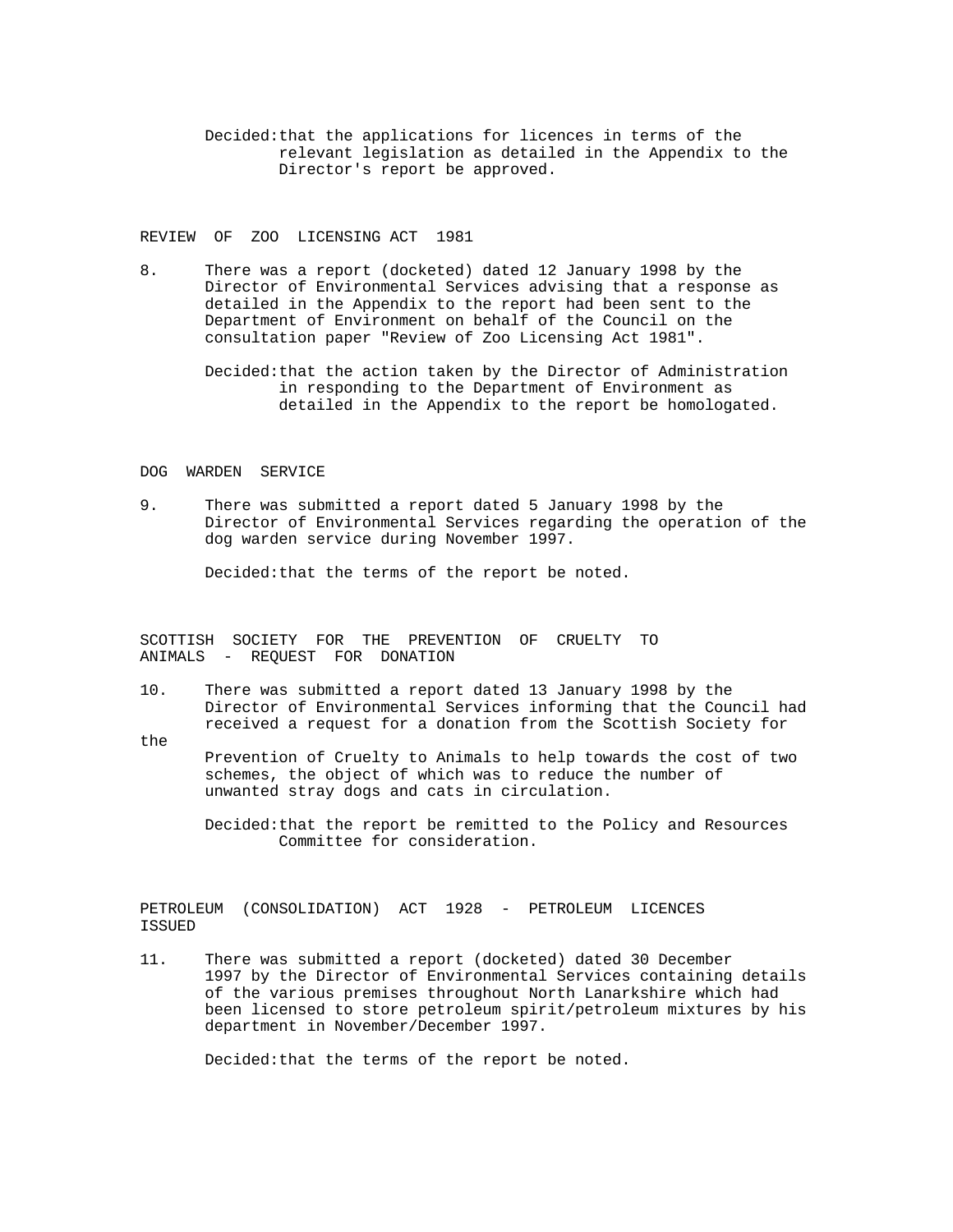FEES FOR LICENCES TO STORE PETROLEUM

12. There was submitted a report (docketed) dated 31 December 1997 by the Director of Environmental Services giving details of the fees for the issue of licences to store petroleum spirits

have been statutorily increased with effect from 1 January 1998.

Decided:that the terms of the report be noted.

COURT CASE - WEST END BAR, WISHAW

13. There was submitted a report dated 19 December 1997 by the Director of Environmental Services advising of the outcome of

legal proceedings taken against the licensee of the West End Bar, Wishaw.

Decided:that the terms of the report be noted.

COUNTERFEIT CLOTHING - RESULT OF PROSECUTION

- 14. There was submitted a report dated 31 December 1997 by the Director of Environmental Services (1) detailing the outcome of
- an

which

 operation carried out by officers of the Special Projects Unit of the

 Environmental Services Department in liaison with Wishaw Police Office at the Spook Erections Street Market, Wishaw, to establish if counterfeit designer garments were being offered for sale, and (2) indicating that one stall holder had been prosecuted for the possession of counterfeit clothing and fined \$100.

Decided:that the terms of the report be noted.

CORE CONDITIONS OF EMPLOYMENT FOR APT & C STAFF: SERVICE PROVISION OUTWITH HOURS

15. There was submitted a report dated 13 January 1997 by the Director of Environmental Services regarding payment of overtime to Environmental Services Department employees above Spinal Column Point 35 (SCP35) (1) outlining the background to the agreed core conditions of service, in which the payment of overtime to officers paid above SCP35 could be authorised only by the appropriate Service Committee; (2) intimating that the requirement to work overtime often required short notice, and (3) indicating that overtime payments for staff would be strictly controlled and authorised only where it was essential to meet the exigencies of the service.

Decided:

 (1) that the Director of Environmental Services be authorised to agree such overtime working for operational APT & C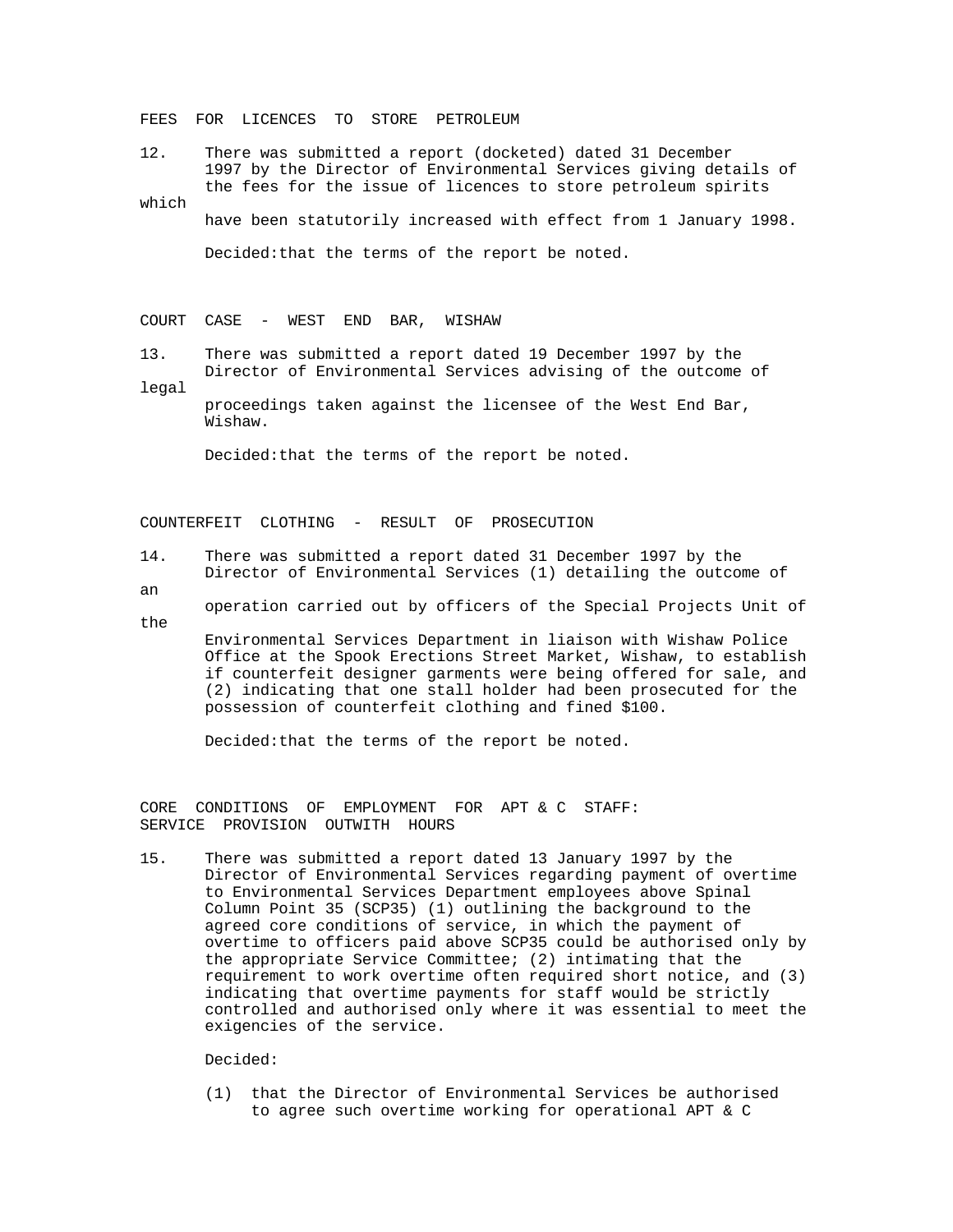staff above the SCP35 threshold as may be necessary for the carrying out of departmental responsibilities, and

 (2) that the report be referred to the Personnel Services Committee for consideration.

## AUTHORISATION OF OFFICERS UNDERTAKING STATUTORY DUTIES

16. C There was submitted a report (docketed) dated 30 December 1997 by the Director of Environmental Services recommending that authority be granted to those officers in his Department undertaking duties on behalf of the Council in terms of the legislation they were required to enforce as detailed in Appendices

1 and 2 of the report.

 Decided:that the officers be authorised to carry out, to the extent of their employment, the statutory duties listed in terms of legislation described in Appendices 1 and 2 of the report.

# PENNINGTON REPORT; DEPARTMENTAL IMPLICATIONS

17. With reference to paragraph 15 of the Minute of the meeting of this Committee held on 7 October 1997 when, inter alia, it was agreed that the Director of Environmental Services submit a report

 to a future meeting recommending the utilisation of additional resources provided by the Government to meet the recommendations of the Pennington Report on the E-Coli 0157 outbreak in Central Scotland, there was submitted a report (docketed) dated 5 January 1998 by the Director of Environmental Services (1) summarising the key issues contained in the Pennington Report; (2) indicating that North Lanarkshire Council had been allocated \$73,000 in 1997/98, \$142,000 in 1998/99 and \$102,000 in 1999/2000 by the Government which required to be expended on a number of specified food safety issues, and (3) detailing a number of staffing proposals designed to ensure that the recommendations of the Pennington Report were met.

Decided:

- (1) that the proposals for the incremental adjustment to existing Environmental Health Officers/Trading Standards Officers and Technical Officers posts be approved;
- (2) that the establishment of three additional Environmental Health Officer posts and one Systems Administrator post be approved;
- (3) that the relevant I.T. Development, Staff Training and Food Industry Training and Educational Initiatives as detailed in the report be approved, and
- (4) that the matter be referred to the Personnel Services Committee for consideration.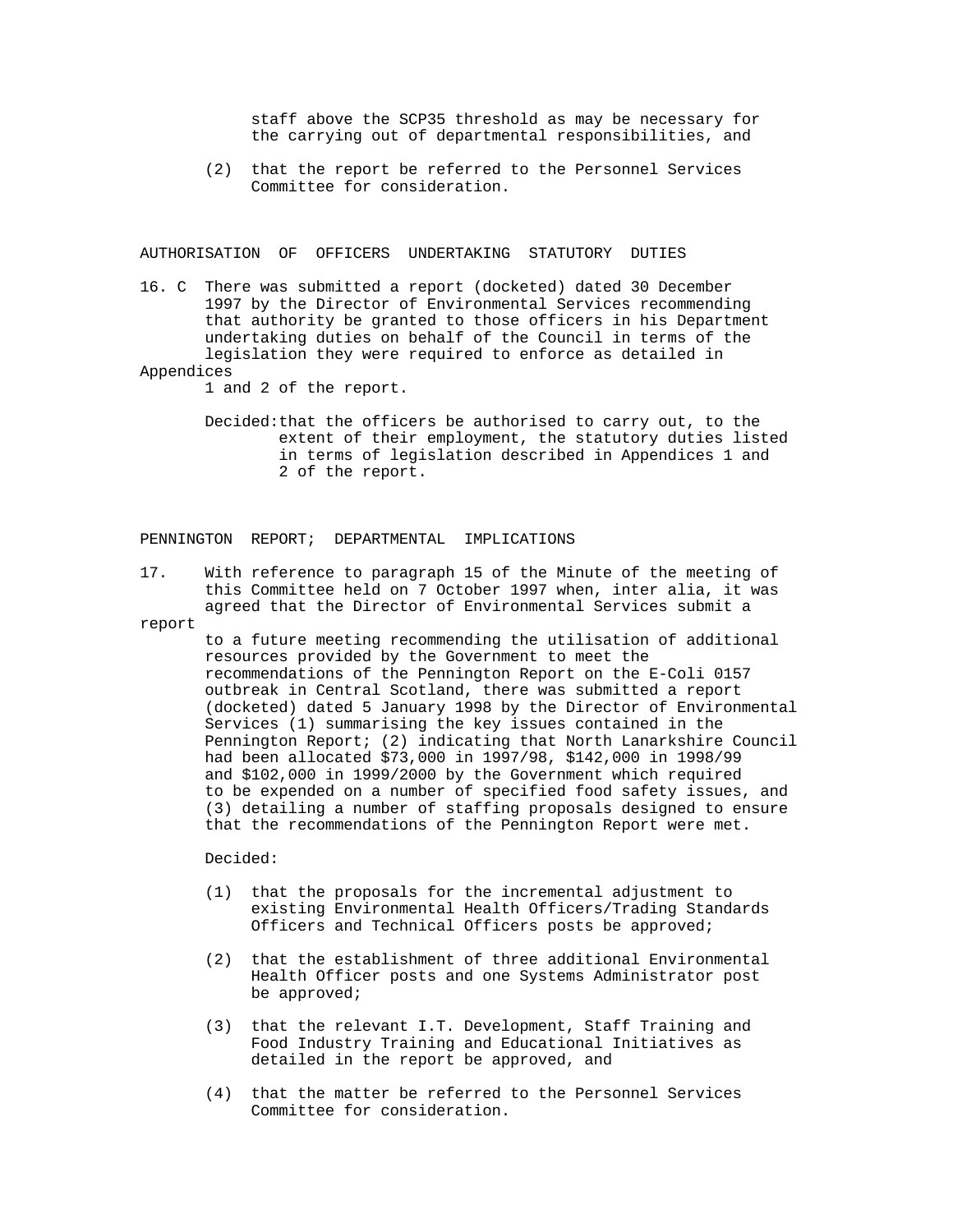TRANSPORT MANAGEMENT AND MAINTENANCE - PROVISION OF SERVICE TO THE WEST OF SCOTLAND WATER AUTHORITY (WOSWA)

- 18. With reference to paragraph 14 of the Minute of the meeting of this Committee held on 7 October 1997 when it was agreed that North Lanarkshire Council enter into a Joint Working Agreement for Transport Management Services to the West of Scotland Water Authority (WOSWA) with South Lanarkshire Council, there was submitted a report dated 7 January 1998 by the Director of Environmental Services (1) advising that the Council, in terms of the Joint Working Agreement had submitted tender bids for six contracts covering two WOSWA Operational Areas, Clyde East and Lanark South; (2) indicating that North Lanarkshire Council would be the lead bidder for the three contracts in the Lanark South
- area

 with South Lanarkshire being a Sub-Contractor, and (3) informing that a decision on the award of tenders was expected at the end of January/early February.

Decided:that the terms of the report be noted.

# PROJECTED TENDER RETURN IMPLEMENTATION ARRANGEMENTS

19. With reference to paragraph 7 of the Minute of the meeting of the Policy and Resources Committee held on 13 May 1997, when, inter alia, approval was given to the delegation of powers to the Director of Administration, after consultation with the Convener,

to

 allow the acceptance of tenders between meetings, there was submitted a report dated 22 December 1997 by the Director of Construction Services indicating that tenders for the

refurbishment

 of Floors 3 and 4 at 86 Graham Street, Airdrie would be returned prior to the meeting of the next Committee.

Decided:

- (1) that the projected return, prior to the next meeting of the Committee, of tenders for the refurbishment of Floors 3 and 4 at 86 Graham Street, Airdrie be noted, and
- (2) that in accordance with the decision of the Policy and Resources Committee and subject to the whole provisions thereof, approval be given for acceptance of the tenders including any other works which may require to be accelerated, and to the action required prior to the next Committee.

WASTE DISPOSAL - LAND ADJACENT TO DALMACOULTER LANDFILL SITE - GEOLOGICAL FAULT

20. There was submitted a report (docketed) dated 22 December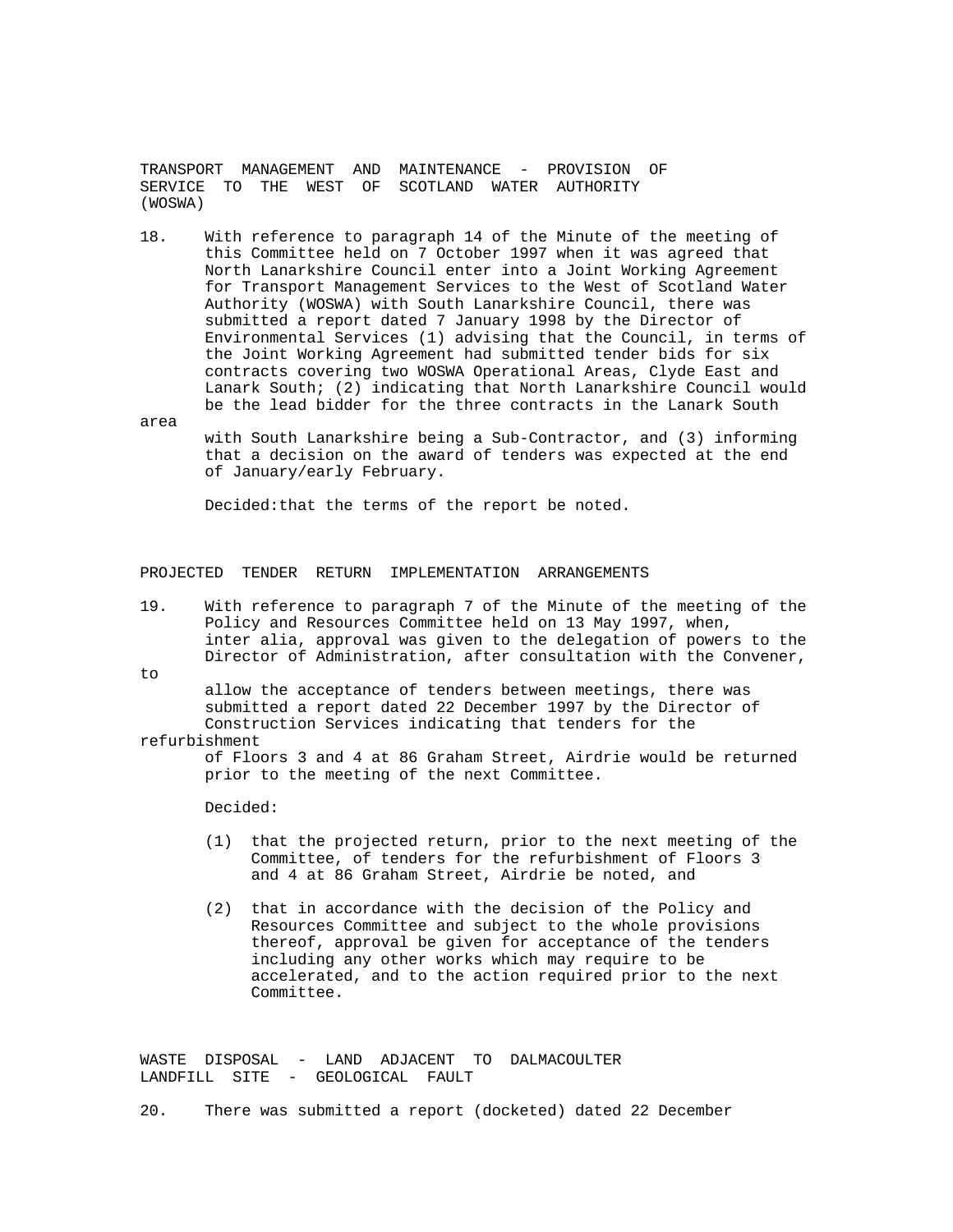| that  | 1997 by the Director of Environmental Services (1) indicating                                                                                                                                                                                                                                                                                    |
|-------|--------------------------------------------------------------------------------------------------------------------------------------------------------------------------------------------------------------------------------------------------------------------------------------------------------------------------------------------------|
|       | the existing tipping area of Dalmacoulter had approximately six<br>months of its life left; (2) intimating that the former Monklands<br>District Council had purchased an area of land adjoining<br>Dalmacoulter Landfill Site to take up the shortfall which may                                                                                |
| occur |                                                                                                                                                                                                                                                                                                                                                  |
|       | if the landfill site at Drumshangie was not operational; (3)<br>indicating that the capital development cost of the area land was<br>estimated at \$1.8 m in 1998/99; $(4)$ informing that a geological<br>fault in the form of a collapse had recently occurred on the land<br>adjoining the site; (5) outlining the estimated costs associated |
| with  |                                                                                                                                                                                                                                                                                                                                                  |
| there | the investigative work required on the geological fault and the<br>estimated cost of rectification work, and (6) intimating that                                                                                                                                                                                                                 |
|       | was no budgetary provision for the work.                                                                                                                                                                                                                                                                                                         |

Decided:

- (1) that the investigatory work into the geological fault estimated at \$13,000 and rectification of the geological fault estimated at between \$100,000 and \$200,000 at land adjoining Dalmacoulter Landfill Site as detailed in the report be approved in principle, subject in each case to the necessary resources being made available, and
- (2) that the report be remitted to the Policy and Resources Committee for consideration of identification of the necessary resources.

DRUMSHANGIE, AIRDRIE - PROPOSED EXTENSION TO DALMACOULTER LANDFILL SITE, AIRDRIE

21. There was submitted a report (docketed) dated 5 January 1998 by the Director of Environmental Services (1) outlining the background to the agreement, negotiated by the former Monklands District Council, to purchase a landfill void from the British Coal Corporation, succeeded by Scottish Coal, at their opencast site at Drumshangie, Airdrie; (2) indicating that the rights

 and consents for the opencast site were now held by G.M. Mining Limited, Kilsyth; (3) intimating that G.M. Mining Limited,

Kilsyth

 had not given their agreement to the necessary stopping up of Dykehead Road or diversion of a large water main, leaving the Council with a Planning Agreement for a landfill site bisected by a road, and (4) detailing three options for progressing the development of the site.

Decided:

 (1) that the Director of Environmental Services be authorised to enter into negotiations as proposed in the report and consult with the Director of Planning and Development regarding the necessary temporary Stopping Up Order, and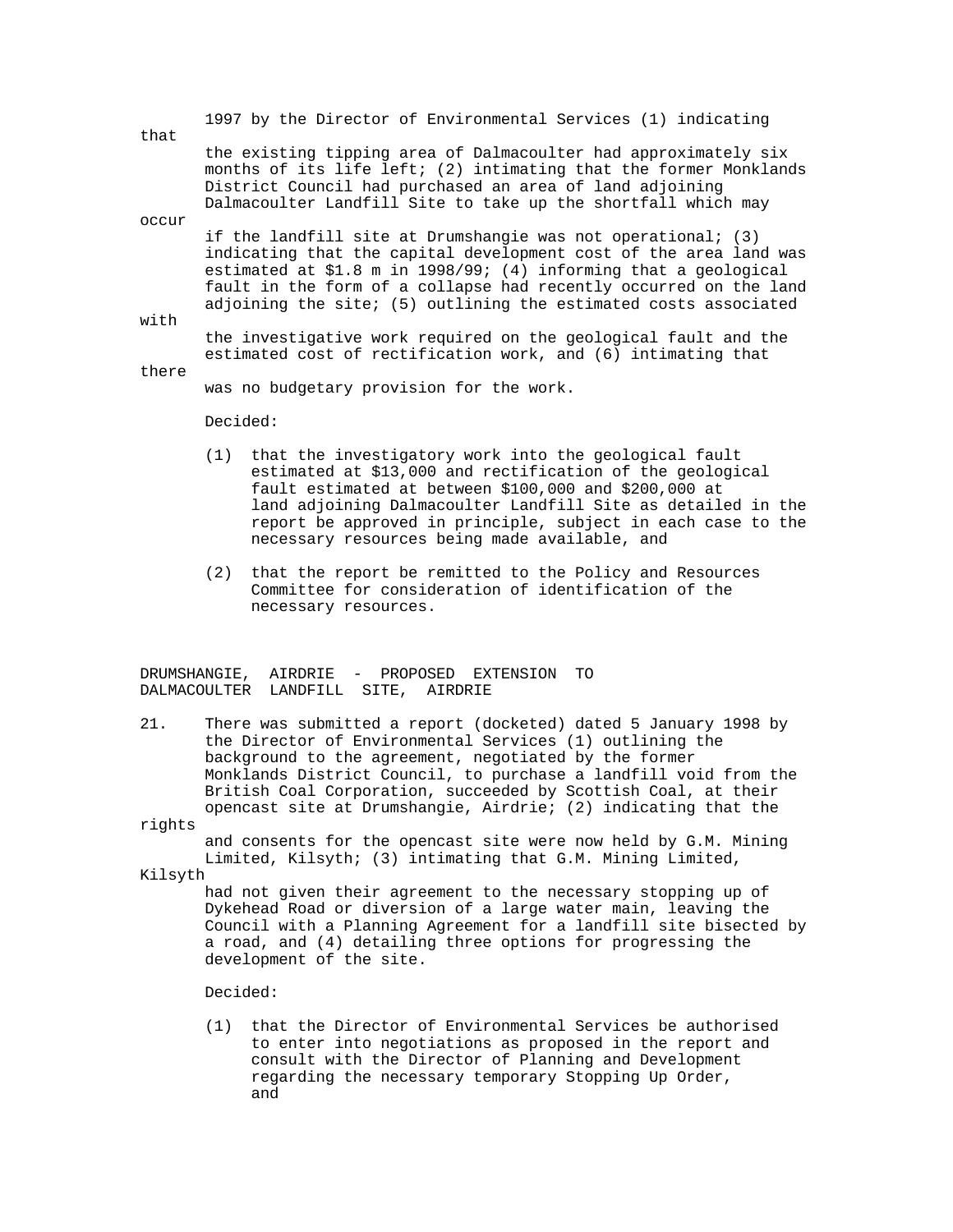(2) that a report on the outcome of negotiations be reported to a future meeting.

FOOD WATCH CAMPAIGN

22. With reference to paragraph 9 of the Minute of the meeting of this

 Committee held on 19 August 1997 when it was agreed that a further monitoring report on visits by Environmental Health

Officers

 to fast food outlets and other food businesses be submitted to a future meeting, there was submitted a report dated 29 December 1997 by the Director of Environmental Services advising of the outcome of the visits and intimating that the Department would continue to monitor the situation and take preventative and,

### where

 necessary, enforcement measures to ensure that satisfactory standards prevailed in all fast food related premises.

Decided:that the terms of the report be noted.

NATIONAL CONSUMER WEEK 24-28 NOVEMBER - UPDATE

23. With reference to paragraph 9 of the Minute of the meeting of this

> Committee held on 25 November 1997 when it was agreed that a consumer initiative organised by the Department in conjunction with the Institute of Trading Standards Administration be set up and suggestion boxes placed in all libraries within North Lanarkshire, there was submitted a report dated 5 January 1998 by the Director of Environmental Services detailing the main

#### areas

 of consumer concern expressed by the people of North Lanarkshire.

 Decided:that the Director of Environmental Services be authorised to forward a resume of the community's response to the Minister for Consumer Affairs.

### LOO OF THE YEAR AWARDS 1997

24. There was submitted a report (docketed) dated 7 January 1998 by the Director of Environmental Services (1) advising of a national award scheme entitled "Loo of the Year Awards 1997" sponsored by Cannon Hygiene in association with Scottish, Welsh and English Tourist Boards, and (2) providing details of seven staffed public toilets in North Lanarkshire which had been recognised for their high standards and had gained four awards and three commendations.

 Decided:that the staff of all the toilets involved in gaining the awards be congratulated.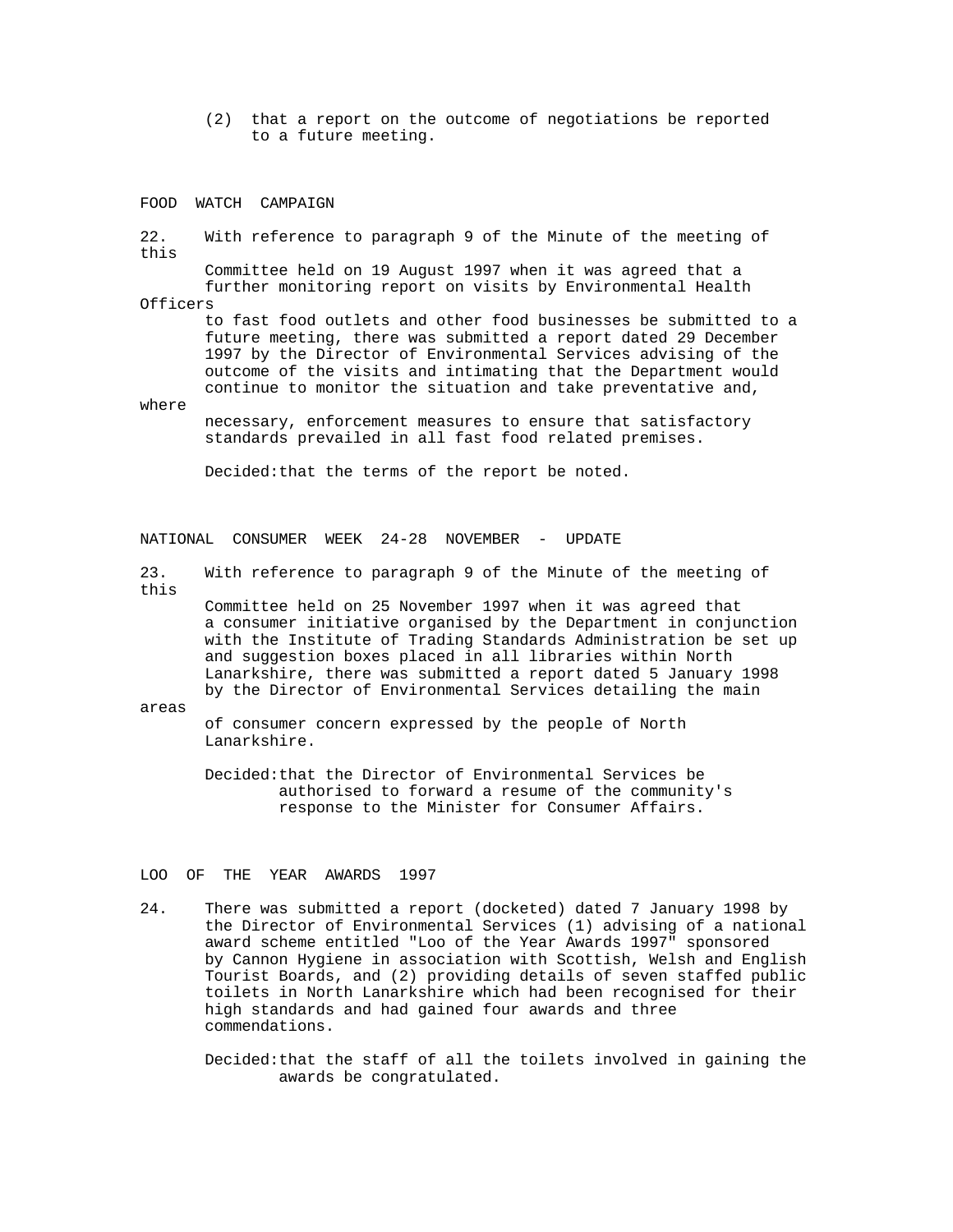### HOME SAFETY 1997

25. There was submitted a report dated 5 January 1998 by the Director of Environmental Services (1) outlining the activities of the

 Home Safety Section of the Department's Environmental Education and Consumer Advice Unit, and (2) advising of the programmes set up throughout schools, Senior Citizens Clubs and Mother and Toddler Groups which were designed to highlight Home Safety issues.

Decided:that the terms of the report be noted.

# CHRISTMAS SAFETY CAMPAIGN

26. There was submitted a report dated 5 January 1998 by the Director of Environmental Services (1) providing details on the outcome of the campaigns organised by the Department to improve Christmas Food Safety and Toy Safety; (2) proposing the implementation of an annual programme of safety campaigns throughout the year, and (3) recommending the production of consumer education packs and trader leaflets.

Decided:

- (1) that an annual event driven programme of safety campaigns in relation to firework, food and toy safety be approved, and
- (2) that consumer and education packs and trader information leaflets be produced.

AUCHINLEA LANDFILL SITE, CLELAND - PHASE 5 - SELECT LIST OF TENDERERS

27. With reference to paragraph 1 of the Minute of the meeting of this

 Committee held on 3 September 1997 when the Director of Administration was authorised to enter into a contract with I.

 H. Brown for the fourth phase of the development of the Auchinlea Landfill Site, Cleland, at a cost of \$326,873.47, there was submitted a report (docketed) dated 15 January 1998 by the Director of Environmental Services (1) advising that the

Council's

 Consultants Messrs Cuthbertson Environmental, Edinburgh had advertised for interested tenderers in the European Journal to

carry

and

 out Phase 5 of the Waste Disposal Development at Auchinlea, Cleland, and (2) indicating that the Council's Consultants had recommended that the Contractors listed in the Appendix of the report be invited to tender for the work.

Decided: